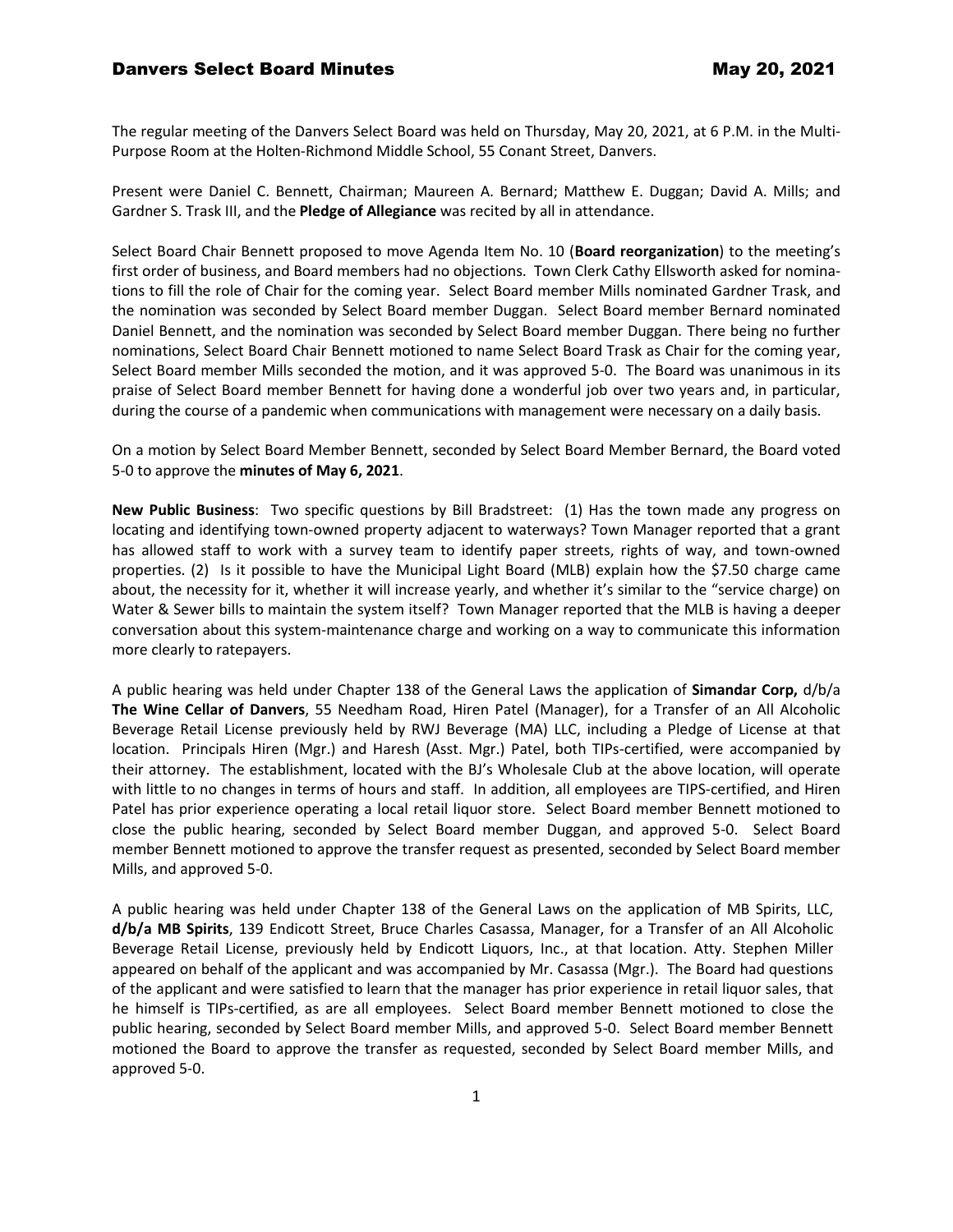Ken Reardon appeared before the Board to request **gift acceptance** of a bronze plaque honoring veterans of all Armed Service branches. With the agreement of Rotary Club to move their memorial stone back toward the Vietnam War memorial, Board members expressed their support for the donation, suggesting, however, that it is best practice to come before the Board for approval before requesting to donate a gift of any kind. Select Board member Bernard motioned to accept the gift of both plaques on behalf of the Town, seconded by Select Board member Duggan, and approved 4-1 (Select Board Member Mills opposed).

Town Engineer Stephen King appeared before the Board regarding **sewer betterment assessments** on Dyer Court. In 2019, at the request of residents, the Engineering Division prepared an estimate for installation of a sewer main on their street. It was determined that a viable, Holten Street connection existed. The project has been completed, assessments levied (50% of main line expense and 100% of service line expense), payable when connection is made (i.e., the homes are for sale or they fail Title 5 inspections). Requiring no Board vote, members thanked the Town Engineer for the update.

Aaron Henry, Land Use & Community Services Director, provided an update on **Temporary Use Regulations**  (approved by the Board in June 2020 and amended in November), allowing Town Manager and staff to address "*en masse*" what the Board would have been asked to act on individually. Staff was given the latitude to take action on behalf of the Board and permit use of outdoor, public space for use by restaurants, and there was public support for this in order to help struggling businesses. When the Governor's emergency order is lifted on June 15, there was consensus that authority granted by the Board is rescinded as of June 16, and authority for all licensing of any type reverts to the Select Board. Existing approvals (at present c. 15) are in place for the remainder of this season, and no new applications are in the pipeline, according to Mr. Henry. In addition, with the Governor's approval, concert venues may return to indoors, beginning June 1, which will include Breakaway and Endicott Grill.

Select Board Chair Trask requested an update on the downtown **pop-up park**. Mr. Henry reported that as of today (May 20) the Town has met its grant matching goal with "lots of small donations and a couple of large ones." Materials have been ordered (although some are hard to find) and a "soft" opening is anticipated over Memorial Day weekend.

Opening remarks included thanks to Town Treasurer Jill Summit and Hilltop for keeping the Town apprised of opportunities such as this, Finance Director Rodney Conley reported to the Select Board on the **sale of \$19.61 million in General Obligation Refunding Bonds** related to existing school, water, drainage, and electric debt. On a motion by Select Board member Duggan and seconded by Select Board member Bennett, the Board voted 5-0 on the following:

#### **VOTE OF THE SELECT BOARD**

I, the Clerk of the Select Board of the Town of Danvers, Massachusetts (the "Town"), certify that at a meeting of the board held May 20, 2021, of which meeting all members of the board were duly notified and at which a quorum was present, the following votes were unanimously passed, all of which appear upon the official record of the board in my custody:

Further Voted: That in order to reduce interest costs, the Treasurer is authorized to issue refunding bonds, at one time or from time to time, pursuant to Chapter 44, Section 21A of the General Laws, or pursuant to any other enabling authority, to refund all of the outstanding amount of the Town's (i) \$23,975,000 General Obligation Municipal Purpose Loan of 2011 Bonds, Series A dated July 7, 2011 maturing on July 1 in the years 2022 through 2036, inclusive, in the aggregate principal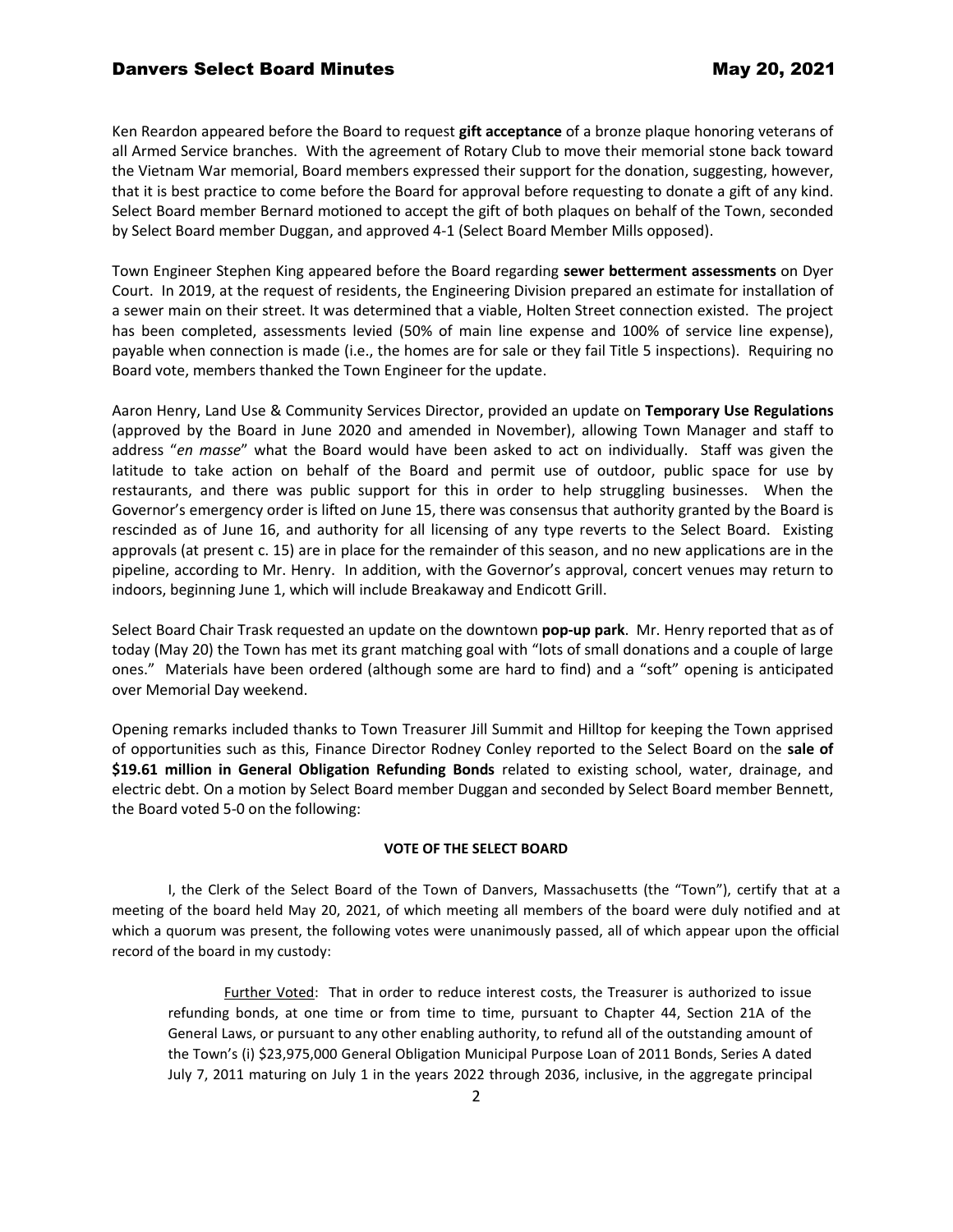amount of \$16,865,000 and (ii) \$9,349,000 General Obligation Municipal Purpose Loan of 2011 Bonds, Series B dated July 7, 2011 maturing on July 1 in the years 2022 through 2036, inclusive, in the aggregate principal amount of \$5,270,000, and that the proceeds of any refunding bonds issued pursuant to this vote shall be used to pay the principal, redemption premium and interest on the Refunded Bonds and costs of issuance of the refunding bonds.

Further Voted: that the sale of the \$19,610,000 General Obligation Refunding Bonds of the Town dated May 27, 2021 (the "Bonds") to BofA Securities, Inc. at the price of \$22,760,474.04 and accrued interest is hereby approved and confirmed. The Bonds shall be payable on July 1 of the years and in the principal amounts and bear interest at the respective rates, as follows:

| <u>Year</u> | Amount      | Interest Rate | Year | Amount      | <b>Interest Rate</b> |
|-------------|-------------|---------------|------|-------------|----------------------|
| 2022        | \$1,025,000 | 5.00%         | 2030 | \$1,405,000 | 5.00%                |
| 2023        | 1,065,000   | 5.00          | 2031 | 1,445,000   | 5.00                 |
| 2024        | 1,105,000   | 5.00          | 2032 | 1,405,000   | 2.00                 |
| 2025        | 1,160,000   | 5.00          | 2033 | 1,435,000   | 2.00                 |
| 2026        | 1,190,000   | 5.00          | 2034 | 1,460,000   | 2.00                 |
| 2027        | 1,240,000   | 5.00          | 2035 | 1,495,000   | 2.00                 |
| 2028        | 1,300,000   | 5.00          | 2036 | 1,520,000   | 2.00                 |
| 2029        | 1,360,000   | 5.00          |      |             |                      |

Further Voted: that in connection with the marketing and sale of the Bonds, the preparation and distribution of a Notice of Sale and Preliminary Official Statement dated April 27, 2021 and a final Official Statement dated May 6, 2021 (the "Official Statement"), each in such form as may be approved by the Town Treasurer, be and hereby are ratified, confirmed, approved and adopted.

Further Voted: that the Bonds shall be subject to redemption, at the option of the Town, upon such terms and conditions as are set forth in the Official Statement.

Further Voted: to authorize the execution and delivery of a Refunding Escrow Agreement to be dated May 27, 2021, between the Town and U.S. Bank National Association as Refunding Escrow Agent.

Further Voted: that the Town Treasurer and the Select Board be, and hereby are, authorized to execute and deliver a continuing disclosure undertaking in compliance with SEC Rule 15c2-12 in such form as may be approved by bond counsel to the Town, which undertaking shall be incorporated by reference in the Bonds for the benefit of the holders of the Bonds from time to time.

Further Voted: that we authorize and direct the Town Treasurer to establish post issuance federal tax compliance procedures and continuing disclosure procedures in such forms as the Town Treasurer and bond counsel deem sufficient, or if such procedures are currently in place, to review and update said procedures, in order to monitor and maintain the tax-exempt status of the Bonds and to comply with relevant securities laws.

Further Voted: that any certificates or documents relating to the Bonds (collectively, the "Documents"), may be executed in several counterparts, each of which shall be regarded as an original and all of which shall constitute one and the same document; delivery of an executed counterpart of a signature page to a Document by electronic mail in a ".pdf" file or by other electronic transmission shall be as effective as delivery of a manually executed counterpart signature page to such Doc-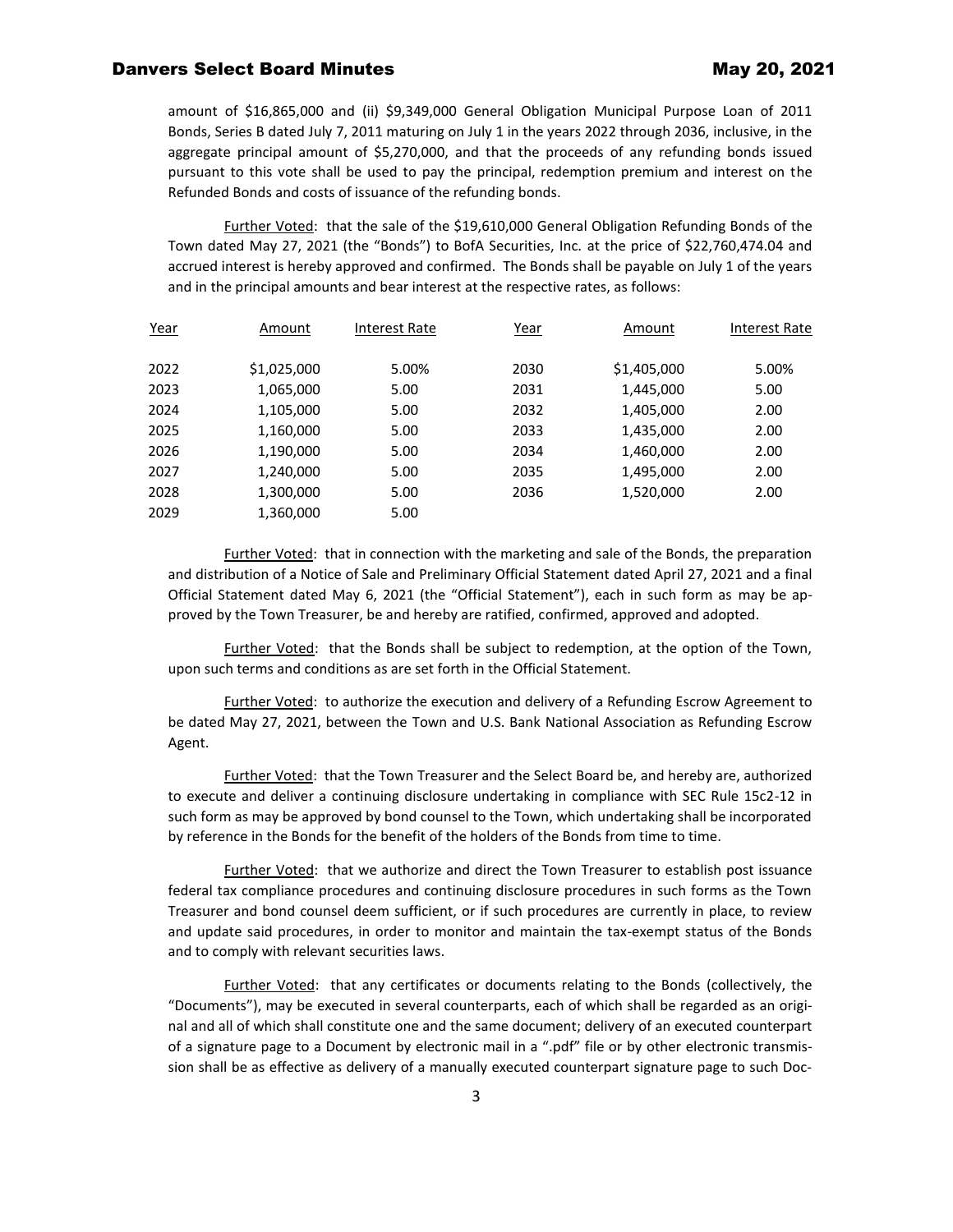ument; and electronic signatures on any of the Documents shall be deemed original signatures for the purposes of the Documents and all matters relating thereto, having the same legal effect as original signatures.

Further Voted: that each member of the Select Board, the Town Clerk and the Town Treasurer be and hereby are, authorized to take any and all such actions, and execute and deliver such certificates, receipts or other documents as may be determined by them, or any of them, to be necessary or convenient to carry into effect the provisions of the foregoing votes.

I further certify that the votes were taken at a meeting open to the public, that no vote was taken by secret ballot, that a notice stating the place, date, time and agenda for the meeting (which agenda included the adoption of the above votes) was filed with the Town Clerk and a copy thereof posted in a manner conspicuously visible to the public at all hours in or on the municipal building that the office of the Town Clerk is located or, if applicable, in accordance with an alternative method of notice prescribed or approved by the Attorney General as set forth in 940 CMR 29.03(2)(b), at least 48 hours, not including Saturdays, Sundays and legal holidays, prior to the time of the meeting and remained so posted at the time of the meeting, that no deliberations or decision in connection with the sale of the Bonds were taken in executive session, all in accordance with G.L. c.30A, §§18-25, as amended, further suspended, supplemented or modified by the Executive Order of the Governor of The Commonwealth of Massachusetts Suspending Certain Provisions of the Open Meeting Law, Chapter 30A, §20 dated March 12, 2020.

Dated: May 20, 2021 **b Catherine S. Ellsworth** Clerk of the Select Board

Individual Select Board members spoke of their priorities drawn from the **Welcoming Committee Working Group's (WWCWG) Final Report,** with agreement that those priorities should be reasonable, attainable, and have a consensus from stakeholders. Select Board member Mills praised the work of the group but had no specific items which he found to have more importance than others. There was robust discussion which followed with particular mention made of item Nos. 10, 12, 13 and 16. Select Board members noted that it could prove helpful to categorize priorities such as (1) personnel; (2) policy; and (3) assess, review and communicate. It is also anticipated that the Human Rights & Inclusion Committee will have thoughts/comments to add to the discussion. The community will also be encouraged to be involved in the discussion.

WWCWG member Powers expressed his concern that a priority should be to have a person in place to whom community members may reach out, not necessarily a "new hire" but someone to coordinate the input from community and to coordinate activities. He closed with the comment that "Although No. 1 wasn't a big hit, it was my favorite." His comment was supported by several audience members.

#### **Town Manager Report** included the following:

- Thanks to Georgia Pendergast and Nick Campion for outreach to community regarding the pop-up park funding. More attention to the aesthetics in June.
- Participated in Ch. 5 "Chronicle" interview w/Erika Moretti at Endicott Park, to air in a couple weeks.
- Peabody gas plant proposal paused while under review. Comments may be made at MMWEC.org.
- Smith School tour on Wednesday, May 26.